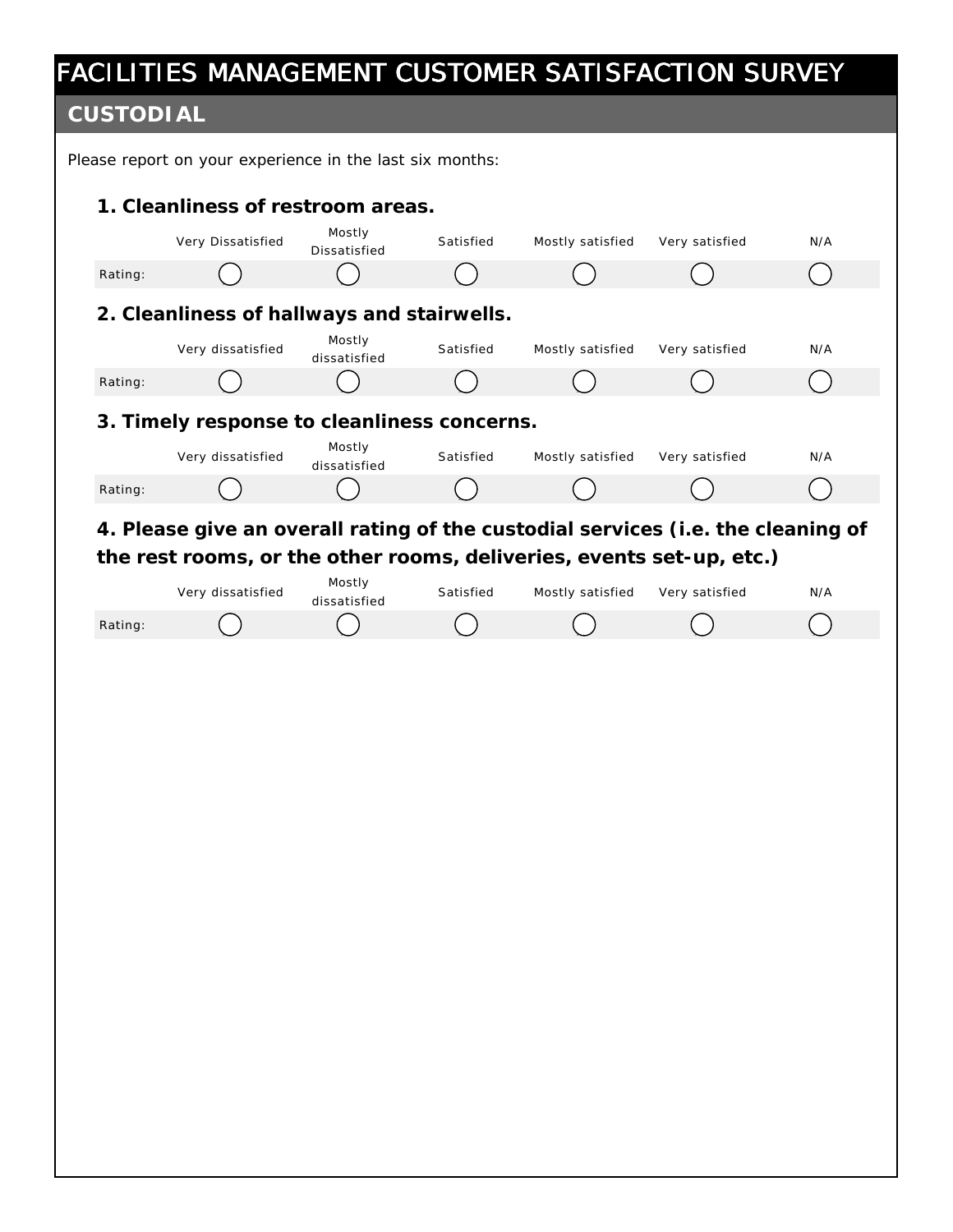**BUILDING MAINTENANCE (mechanics, carpenters, locksmith)**

| 201 LDTNG MATIVTLIVANCE (THECHAHCS, CALPETITELS, TOCKSHITTI) |                                      |                                                |           |                                                                    |                |     |
|--------------------------------------------------------------|--------------------------------------|------------------------------------------------|-----------|--------------------------------------------------------------------|----------------|-----|
| months?                                                      |                                      |                                                |           | 5. Have you requested building maintenance services in the past 12 |                |     |
|                                                              | Yes. Please go to question number 6. |                                                |           |                                                                    |                |     |
|                                                              | No. Please skip to the next section. |                                                |           |                                                                    |                |     |
|                                                              |                                      |                                                |           |                                                                    |                |     |
|                                                              | 6. Timeliness of services.           |                                                |           |                                                                    |                |     |
|                                                              | Very dissatisfied                    | Mostly<br>dissatisfied                         | Satisfied | Mostly satisfied                                                   | Very satisfied | N/A |
| Rating:                                                      |                                      |                                                |           |                                                                    |                |     |
|                                                              |                                      | 7. Professionalism and expertise of the staff. |           |                                                                    |                |     |
|                                                              | Very dissatisfied                    | Mostly                                         | Satisfied | Mostly satisfied                                                   | Very satisfied | N/A |
| Rating:                                                      |                                      | dissatisfied                                   |           |                                                                    |                |     |
|                                                              |                                      |                                                |           |                                                                    |                |     |
|                                                              |                                      |                                                |           |                                                                    |                |     |
|                                                              |                                      |                                                |           |                                                                    |                |     |
|                                                              |                                      |                                                |           |                                                                    |                |     |
|                                                              |                                      |                                                |           |                                                                    |                |     |
|                                                              |                                      |                                                |           |                                                                    |                |     |
|                                                              |                                      |                                                |           |                                                                    |                |     |
|                                                              |                                      |                                                |           |                                                                    |                |     |
|                                                              |                                      |                                                |           |                                                                    |                |     |
|                                                              |                                      |                                                |           |                                                                    |                |     |
|                                                              |                                      |                                                |           |                                                                    |                |     |
|                                                              |                                      |                                                |           |                                                                    |                |     |
|                                                              |                                      |                                                |           |                                                                    |                |     |
|                                                              |                                      |                                                |           |                                                                    |                |     |
|                                                              |                                      |                                                |           |                                                                    |                |     |
|                                                              |                                      |                                                |           |                                                                    |                |     |
|                                                              |                                      |                                                |           |                                                                    |                |     |
|                                                              |                                      |                                                |           |                                                                    |                |     |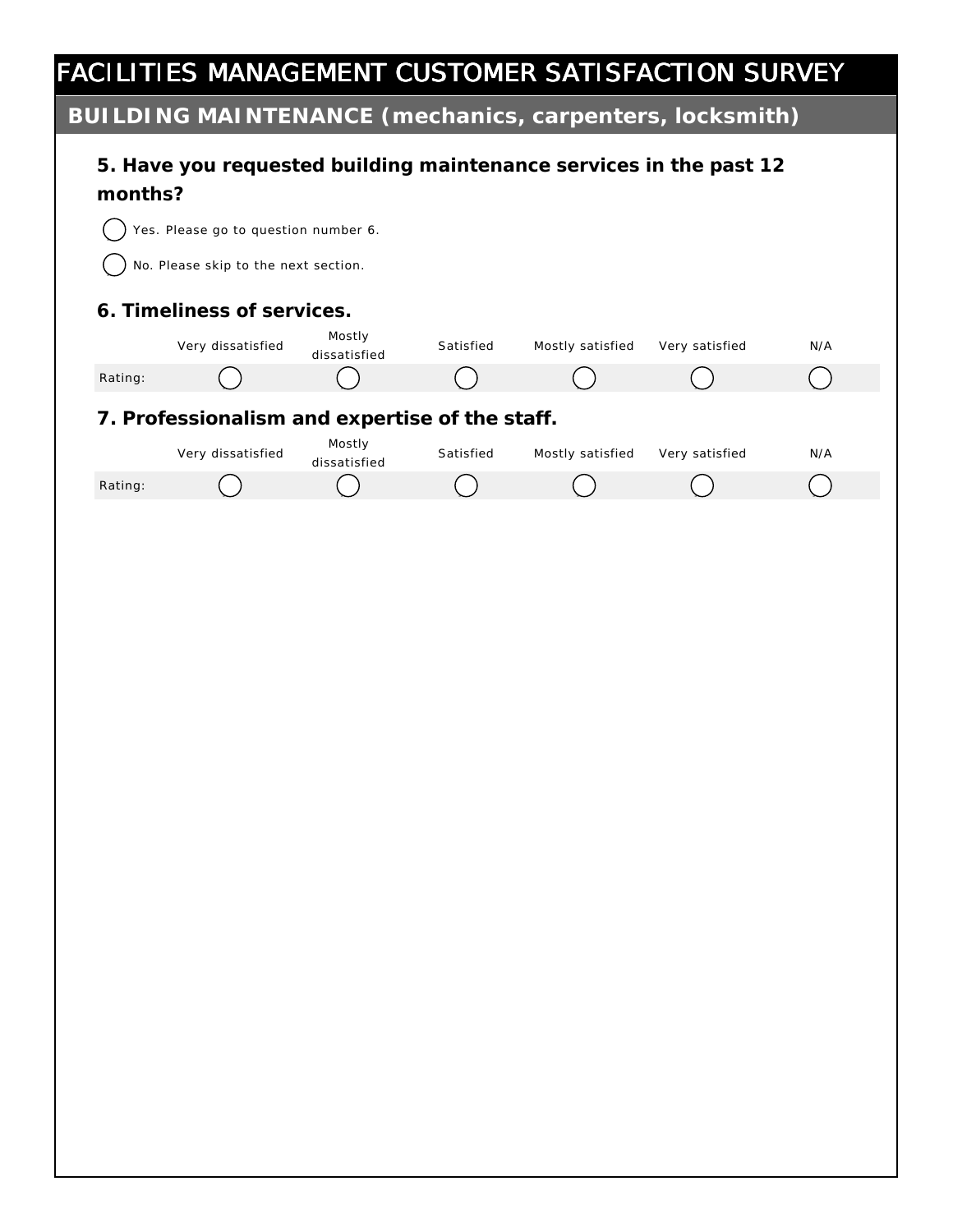**FACILITIES ADMINISTRATION (Facilities Office staff)**

| months? | 8. Have you had occasion to contact the Facilities Office staff in the past 12<br>Yes. Please go to question number 9.<br>No. Please skip to the next section. |                        |           |                  |                |     |
|---------|----------------------------------------------------------------------------------------------------------------------------------------------------------------|------------------------|-----------|------------------|----------------|-----|
|         | 9. Please rate your telephone or e-mail interaction with Facilities<br>administrative personnel (i.e. were they courteous & professional?)                     |                        |           |                  |                |     |
|         | Very dissatisfied                                                                                                                                              | Mostly<br>dissatisfied | Satisfied | Mostly satisfied | Very satisfied | N/A |
| Rating: |                                                                                                                                                                |                        |           |                  |                |     |
|         | 10. Timely answers to inquiries (request for light bulb replacement, carpet<br>shampooed, etc.).                                                               | Mostly                 |           |                  |                |     |
|         | Very dissatisfied                                                                                                                                              | dissatisfied           | Satisfied | Mostly satisfied | Very satisfied | N/A |
| Rating: |                                                                                                                                                                |                        |           |                  |                |     |
|         | 11. Knowledge of answers to questions asked.                                                                                                                   |                        |           |                  |                |     |
|         | Very dissatisfied                                                                                                                                              | Mostly<br>dissatisfied | Satisfied | Mostly satisfied | Very satisfied | N/A |
| Rating: |                                                                                                                                                                |                        |           |                  |                |     |
|         | 12. Please rate the overall availability of staff.                                                                                                             |                        |           |                  |                |     |
|         | Very Poor                                                                                                                                                      | Poor                   | Fair      | Good             | Very Good      | N/A |
| Rating: |                                                                                                                                                                |                        |           |                  |                |     |
|         |                                                                                                                                                                |                        |           |                  |                |     |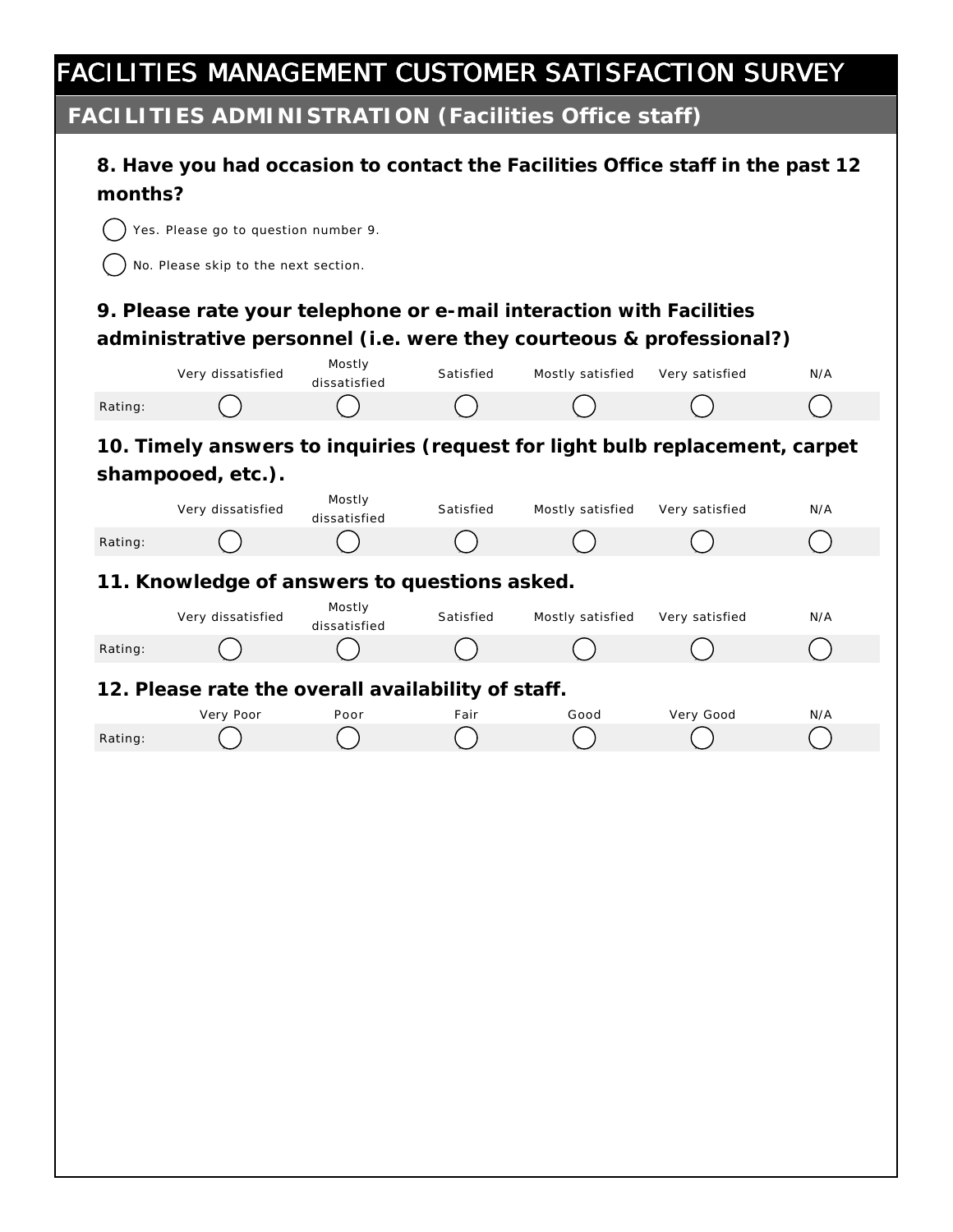# FACILITIES MANAGEMENT CUSTOMER SATISFACTION SURVEY **13. Attitude, appearance and professionalism of security/reception staff. 14. Knowledge of answers to questions asked. SECURITY** Very dissatisfied Mostly dissatisfied Satisfied Mostly satisfied Very satisfied N/A Rating: ( ) ( ) ( ) ( ) ( ) ( ) ( ) ( ) Very dissatisfied Mostly dissatisfied Satisfied Mostly satisfied Very satisfied N/A Rating: nmlkj nmlkj nmlkj nmlkj nmlkj nmlkj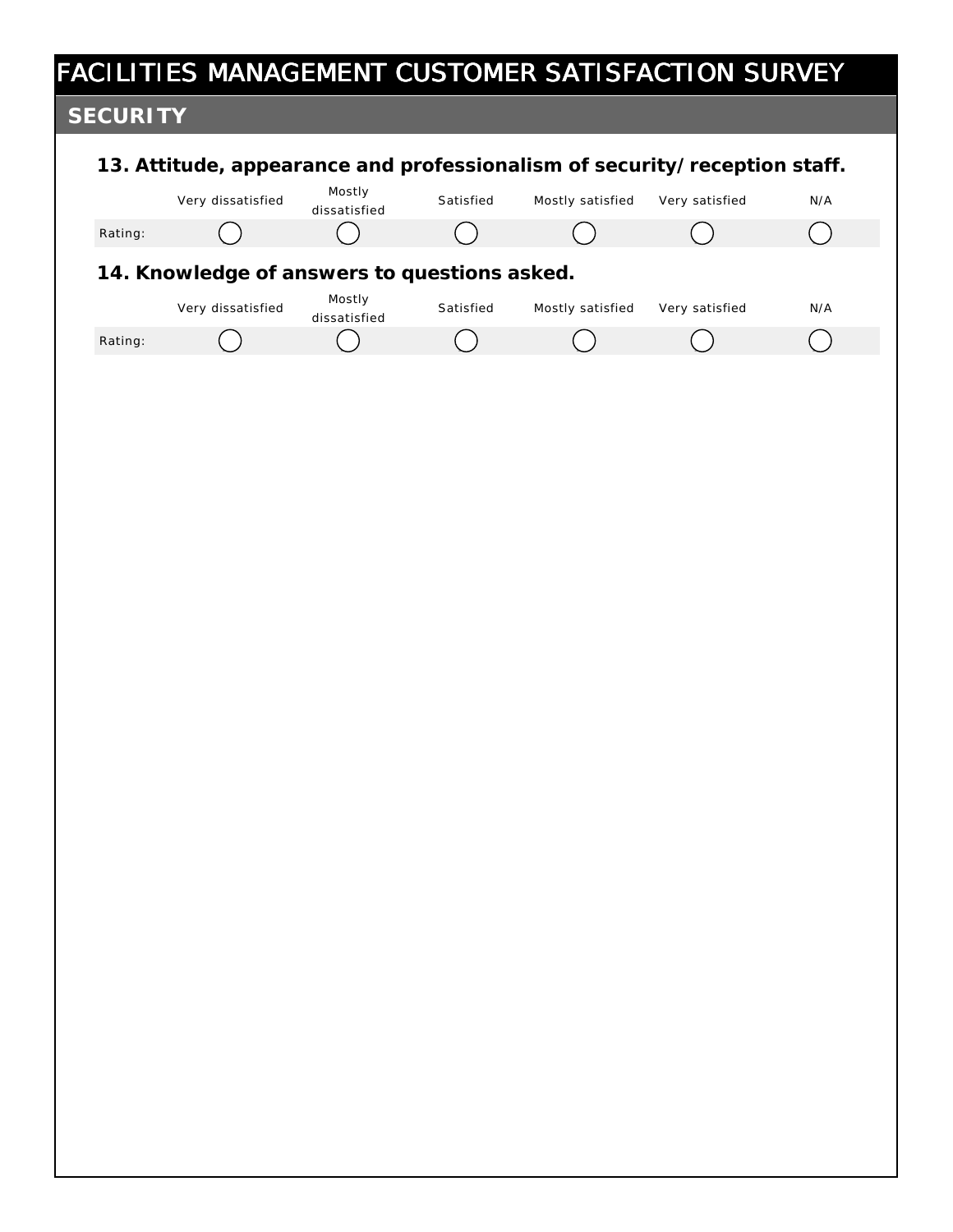**15. Please check the category that best describes your role at Polytechnic. It is essential that you answer this question, or your survey may not be able to be used for analytical purposes. If you are unsure of which job category to select, please click on "All Others."**

|  | Executive Management            |
|--|---------------------------------|
|  | () Faculty (Full-Time)          |
|  | Management Network              |
|  | Administrative Services Network |
|  | Students                        |

All Others

**16. Please indicate your overall satisfaction with the services provided by Facilities.**

|         | Very dissatisfied       | Mostly<br>dissatisfied | Satisfied | Mostly satisfied | Very satisfied | N/A |
|---------|-------------------------|------------------------|-----------|------------------|----------------|-----|
| Rating: |                         |                        |           |                  |                |     |
|         | 17. Additional Comments |                        |           |                  |                |     |
|         |                         |                        |           |                  |                |     |
|         |                         |                        |           |                  |                |     |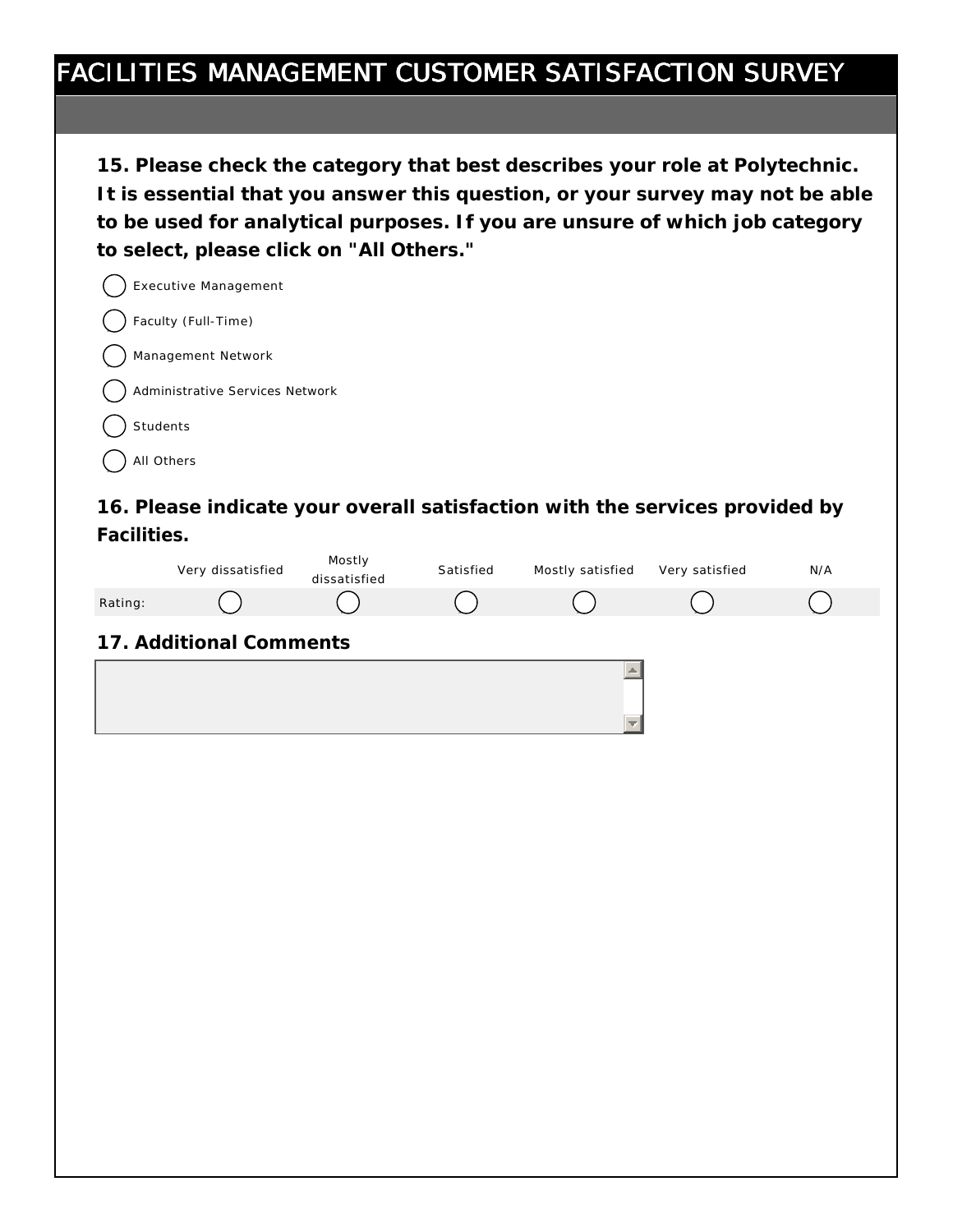# FINANCIAL OPERATIONS CUSTOMER SATISFACTION SURVEY

#### **PURCHASING**

| PURCHASING |                                                                                         |                        |           |                  |                |     |
|------------|-----------------------------------------------------------------------------------------|------------------------|-----------|------------------|----------------|-----|
|            | 1. Were purchase orders processed timely once received by the purchasing<br>department? |                        |           |                  |                |     |
|            | Very dissatisfied                                                                       | Mostly<br>dissatisfied | Satisfied | Mostly satisfied | Very satisfied | N/A |
| Rating:    |                                                                                         |                        |           |                  |                |     |
|            | 2. Is the Purchasing staff courteous when responding to inquiries?                      |                        |           |                  |                |     |
|            | Very dissatisfied                                                                       | Mostly<br>dissatisfied | Satisfied | Mostly satisfied | Very satisfied | N/A |
| Rating:    |                                                                                         |                        |           |                  |                |     |
|            | 3. Please rate overall customer service of Purchasing.                                  |                        |           |                  |                |     |
|            | Very dissatisfied                                                                       | Mostly<br>dissatisfied | Satisfied | Mostly satisfied | Very satisfied | N/A |
| Rating:    |                                                                                         |                        |           |                  |                |     |
|            |                                                                                         |                        |           |                  |                |     |
|            |                                                                                         |                        |           |                  |                |     |
|            |                                                                                         |                        |           |                  |                |     |
|            |                                                                                         |                        |           |                  |                |     |
|            |                                                                                         |                        |           |                  |                |     |
|            |                                                                                         |                        |           |                  |                |     |
|            |                                                                                         |                        |           |                  |                |     |
|            |                                                                                         |                        |           |                  |                |     |
|            |                                                                                         |                        |           |                  |                |     |
|            |                                                                                         |                        |           |                  |                |     |
|            |                                                                                         |                        |           |                  |                |     |
|            |                                                                                         |                        |           |                  |                |     |
|            |                                                                                         |                        |           |                  |                |     |
|            |                                                                                         |                        |           |                  |                |     |
|            |                                                                                         |                        |           |                  |                |     |
|            |                                                                                         |                        |           |                  |                |     |
|            |                                                                                         |                        |           |                  |                |     |
|            |                                                                                         |                        |           |                  |                |     |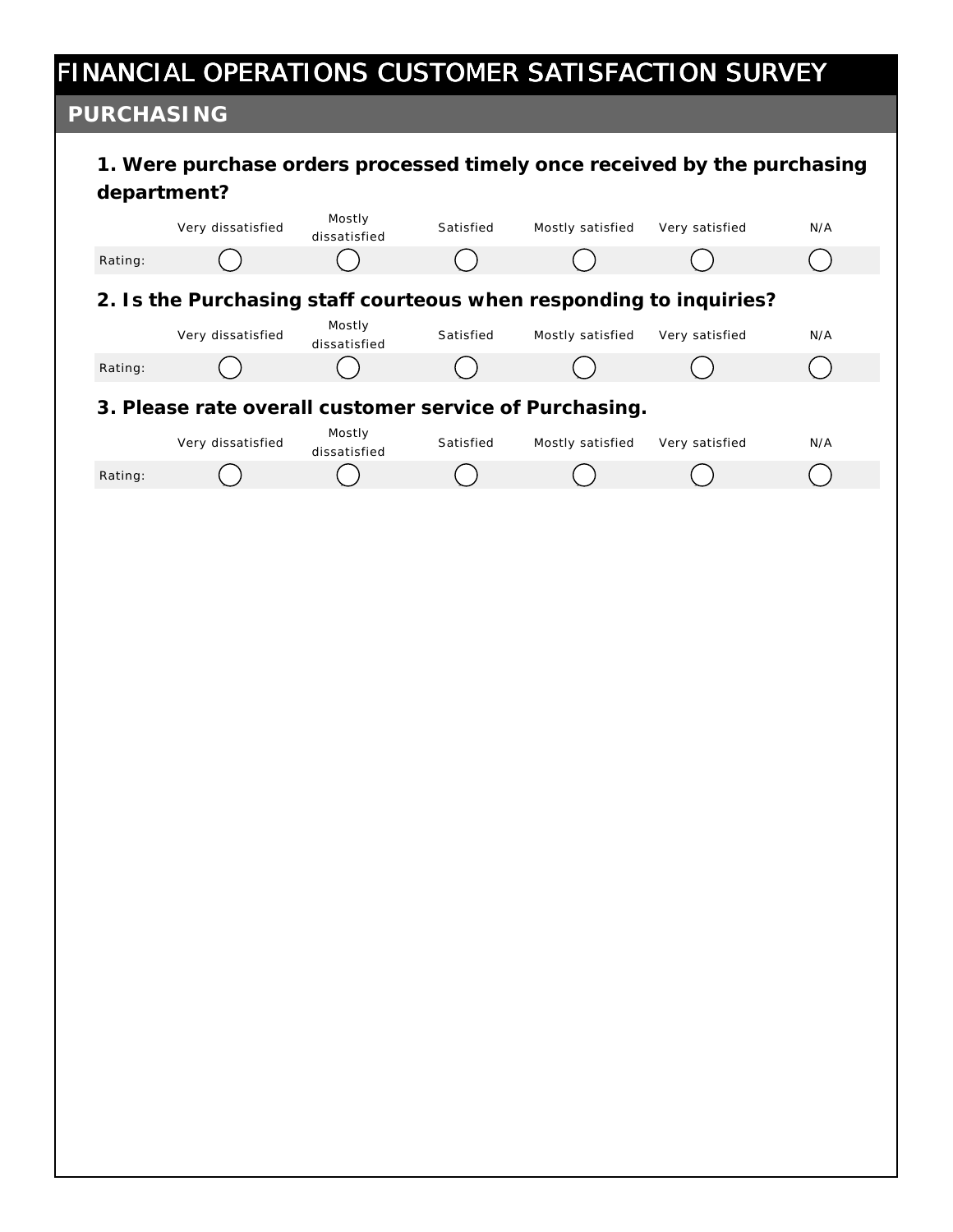# FINANCIAL OPERATIONS CUSTOMER SATISFACTION SURVEY

### **ACCOUNTS PAYABLE**

|         | Very dissatisfied                                                                                    | Mostly<br>dissatisfied | Satisfied | Mostly satisfied | Very satisfied | N/A |
|---------|------------------------------------------------------------------------------------------------------|------------------------|-----------|------------------|----------------|-----|
| Rating: |                                                                                                      |                        |           |                  |                |     |
|         | 5. Once you send the signed invoice to accounts payable do you find your<br>bills are paid promptly? |                        |           |                  |                |     |
|         | Very dissatisfied                                                                                    | Mostly<br>dissatisfied | Satisfied | Mostly satisfied | Very satisfied | N/A |
| Rating: |                                                                                                      |                        |           |                  |                |     |
|         | 6. Please rate overall customer service of Accounts Payable.                                         |                        |           |                  |                |     |
|         | Very dissatisfied                                                                                    | Mostly<br>dissatisfied | Satisfied | Mostly satisfied | Very satisfied | N/A |
| Rating: |                                                                                                      |                        |           |                  |                |     |
|         |                                                                                                      |                        |           |                  |                |     |
|         |                                                                                                      |                        |           |                  |                |     |
|         |                                                                                                      |                        |           |                  |                |     |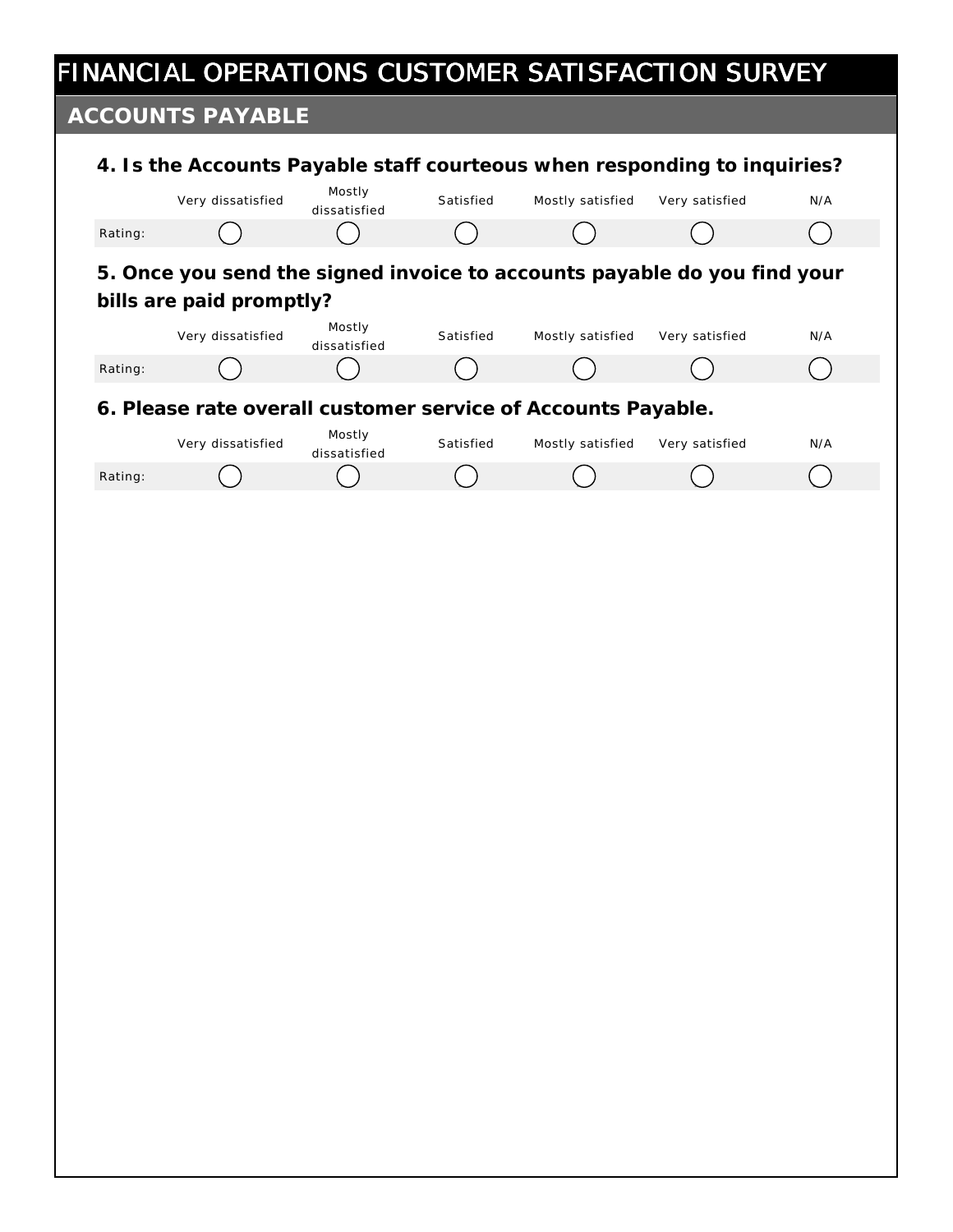|                | FINANCIAL OPERATIONS CUSTOMER SATISFACTION SURVEY               |                        |           |                  |                |     |
|----------------|-----------------------------------------------------------------|------------------------|-----------|------------------|----------------|-----|
| <b>PAYROLL</b> |                                                                 |                        |           |                  |                |     |
|                | 7. Is the Payroll staff courteous when responding to inquiries? |                        |           |                  |                |     |
|                | Very dissatisfied                                               | Mostly<br>dissatisfied | Satisfied | Mostly satisfied | Very satisfied | N/A |
| Rating:        |                                                                 |                        |           |                  |                |     |
|                | 8. Do you find your pay check to be accurate?                   |                        |           |                  |                |     |
|                | Very dissatisfied                                               | Mostly<br>dissatisfied | Satisfied | Mostly satisfied | Very satisfied | N/A |
| Rating:        |                                                                 |                        |           |                  |                |     |
|                | 9. Please rate overall customer service of Payroll.             |                        |           |                  |                |     |
|                | Very dissatisfied                                               | Mostly<br>dissatisfied | Satisfied | Mostly satisfied | Very satisfied | N/A |
| Rating:        |                                                                 |                        |           |                  |                |     |
|                |                                                                 |                        |           |                  |                |     |
|                |                                                                 |                        |           |                  |                |     |
|                |                                                                 |                        |           |                  |                |     |
|                |                                                                 |                        |           |                  |                |     |
|                |                                                                 |                        |           |                  |                |     |
|                |                                                                 |                        |           |                  |                |     |
|                |                                                                 |                        |           |                  |                |     |
|                |                                                                 |                        |           |                  |                |     |
|                |                                                                 |                        |           |                  |                |     |
|                |                                                                 |                        |           |                  |                |     |
|                |                                                                 |                        |           |                  |                |     |
|                |                                                                 |                        |           |                  |                |     |
|                |                                                                 |                        |           |                  |                |     |
|                |                                                                 |                        |           |                  |                |     |
|                |                                                                 |                        |           |                  |                |     |
|                |                                                                 |                        |           |                  |                |     |
|                |                                                                 |                        |           |                  |                |     |
|                |                                                                 |                        |           |                  |                |     |
|                |                                                                 |                        |           |                  |                |     |
|                |                                                                 |                        |           |                  |                |     |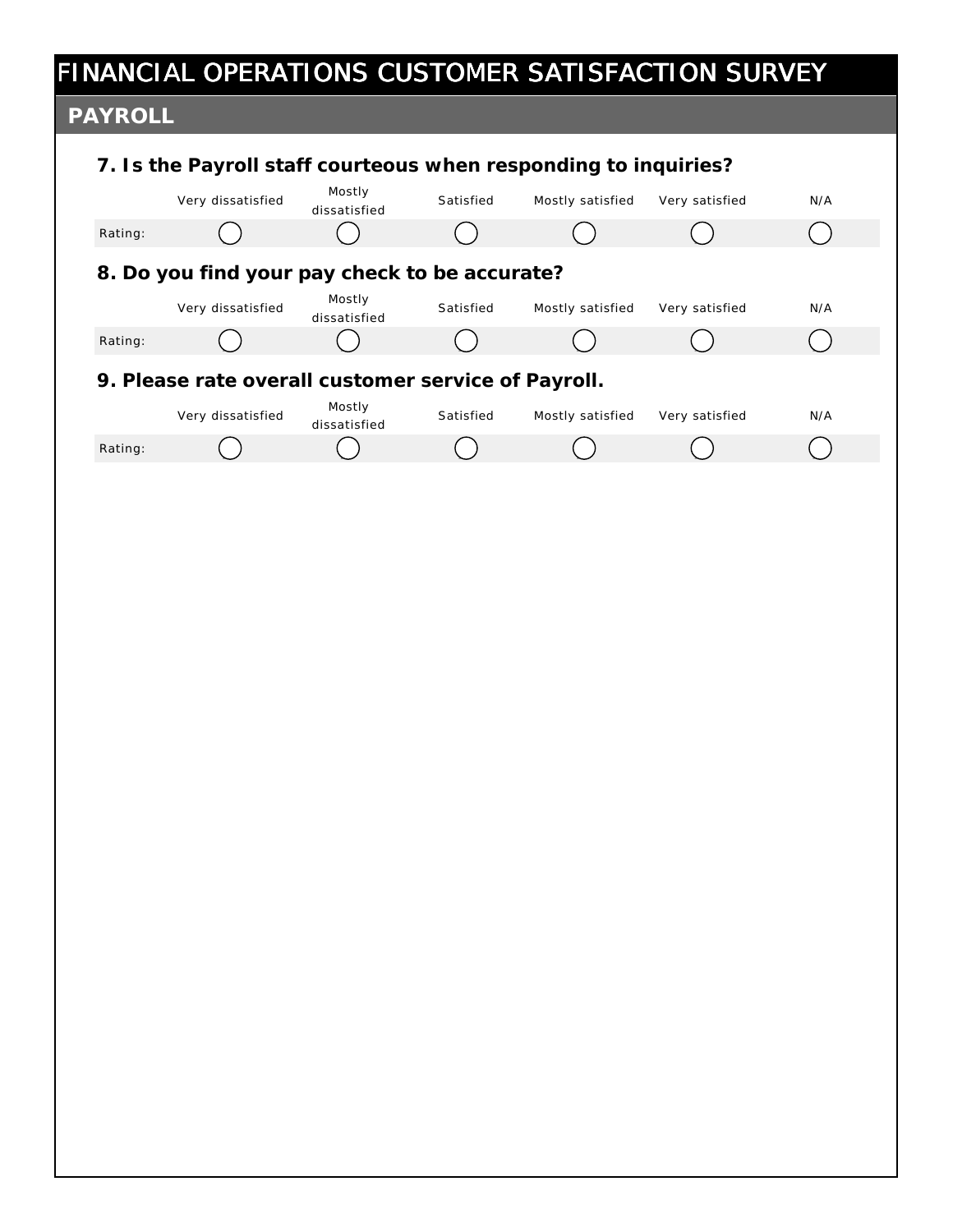|           | FINANCIAL OPERATIONS CUSTOMER SATISFACTION SURVEY                       |                        |           |                  |                |     |
|-----------|-------------------------------------------------------------------------|------------------------|-----------|------------------|----------------|-----|
| MAIL ROOM |                                                                         |                        |           |                  |                |     |
|           | 10. Are the Mail Room personnel courteous when responding to inquiries? |                        |           |                  |                |     |
|           | Very dissatisfied                                                       | Mostly<br>dissatisfied | Satisfied | Mostly satisfied | Very satisfied | N/A |
| Rating:   |                                                                         |                        |           |                  |                |     |
|           | 11. Are mail distribution and delivery notices accurate?                |                        |           |                  |                |     |
|           | Very dissatisfied                                                       | Mostly<br>dissatisfied | Satisfied | Mostly satisfied | Very satisfied | N/A |
| Rating:   |                                                                         |                        |           |                  |                |     |
|           | 12. Please rate overall customer service of the Mail Room.              |                        |           |                  |                |     |
|           | Very dissatisfied                                                       | Mostly<br>dissatisfied | Satisfied | Mostly satisfied | Very satisfied | N/A |
| Rating:   |                                                                         |                        |           |                  |                |     |
|           |                                                                         |                        |           |                  |                |     |
|           |                                                                         |                        |           |                  |                |     |
|           |                                                                         |                        |           |                  |                |     |
|           |                                                                         |                        |           |                  |                |     |
|           |                                                                         |                        |           |                  |                |     |
|           |                                                                         |                        |           |                  |                |     |
|           |                                                                         |                        |           |                  |                |     |
|           |                                                                         |                        |           |                  |                |     |
|           |                                                                         |                        |           |                  |                |     |
|           |                                                                         |                        |           |                  |                |     |
|           |                                                                         |                        |           |                  |                |     |
|           |                                                                         |                        |           |                  |                |     |
|           |                                                                         |                        |           |                  |                |     |
|           |                                                                         |                        |           |                  |                |     |
|           |                                                                         |                        |           |                  |                |     |
|           |                                                                         |                        |           |                  |                |     |
|           |                                                                         |                        |           |                  |                |     |
|           |                                                                         |                        |           |                  |                |     |
|           |                                                                         |                        |           |                  |                |     |
|           |                                                                         |                        |           |                  |                |     |
|           |                                                                         |                        |           |                  |                |     |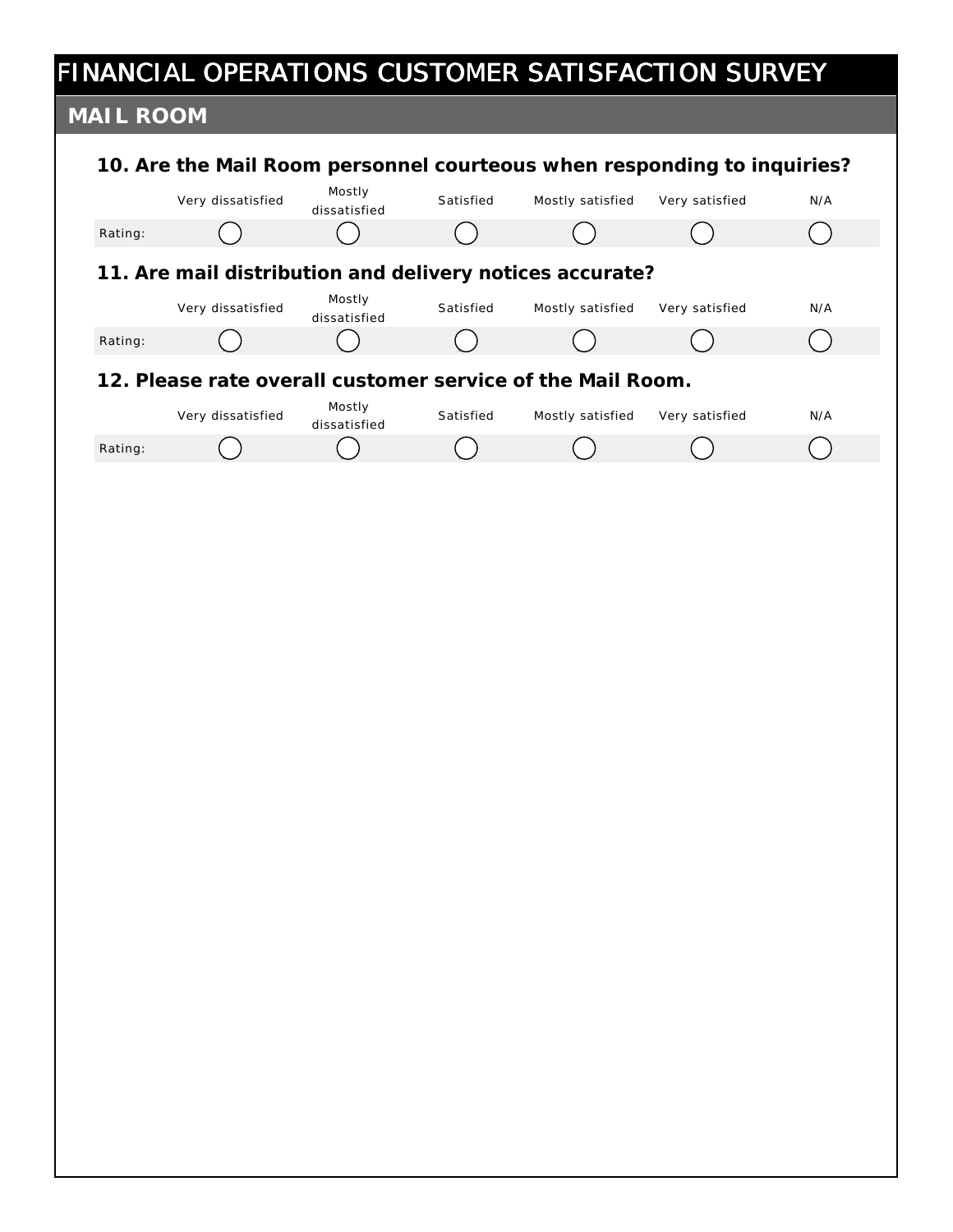#### FINANCIAL OPERATIONS CUSTOMER SATISFACTION SURVEY **PRINT SHOP 13. Do you use the Print Shop?** Yes. Please go to question number  $14.$   $\vert$  No. Please skip to the next section. **14. Is the Print Shop staff courteous and knowledgeable when responding to inquiries?** Mostly Very dissatisfied Satisfied Mostly satisfied Very satisfied N/A dissatisfied Rating: ( ) ( ) ( ) ( ) ( ) ( ) ( ) ( ) **15. How satisfied are you with the speed with which the Print Shop has produced your copies?** Mostly Very dissatisfied Satisfied Mostly satisfied Very satisfied N/A dissatisfied Rating: ( ) ( ) ( ) ( ) ( ) ( ) ( ) ( ) ( ) **16. How satisfied are you with the quality of the Print Jobs?** Mostly Satisfied Mostly satisfied Very satisfied N/A Very dissatisfied dissatisfied Rating: ( ) ( ) ( ) ( ) ( ) ( ) ( ) ( ) **17. Please check the category that best describes your role at Polytechnic. It is essential that you answer this question, or your survey may not be able to be used for analytical purposes. If you are unsure of which job category to select, please click on "All Others."** Executive Management Faculty (Full-Time) Management Network Administrative Service Network All Others **18. Additional Comments/Suggestions.**  $\triangle$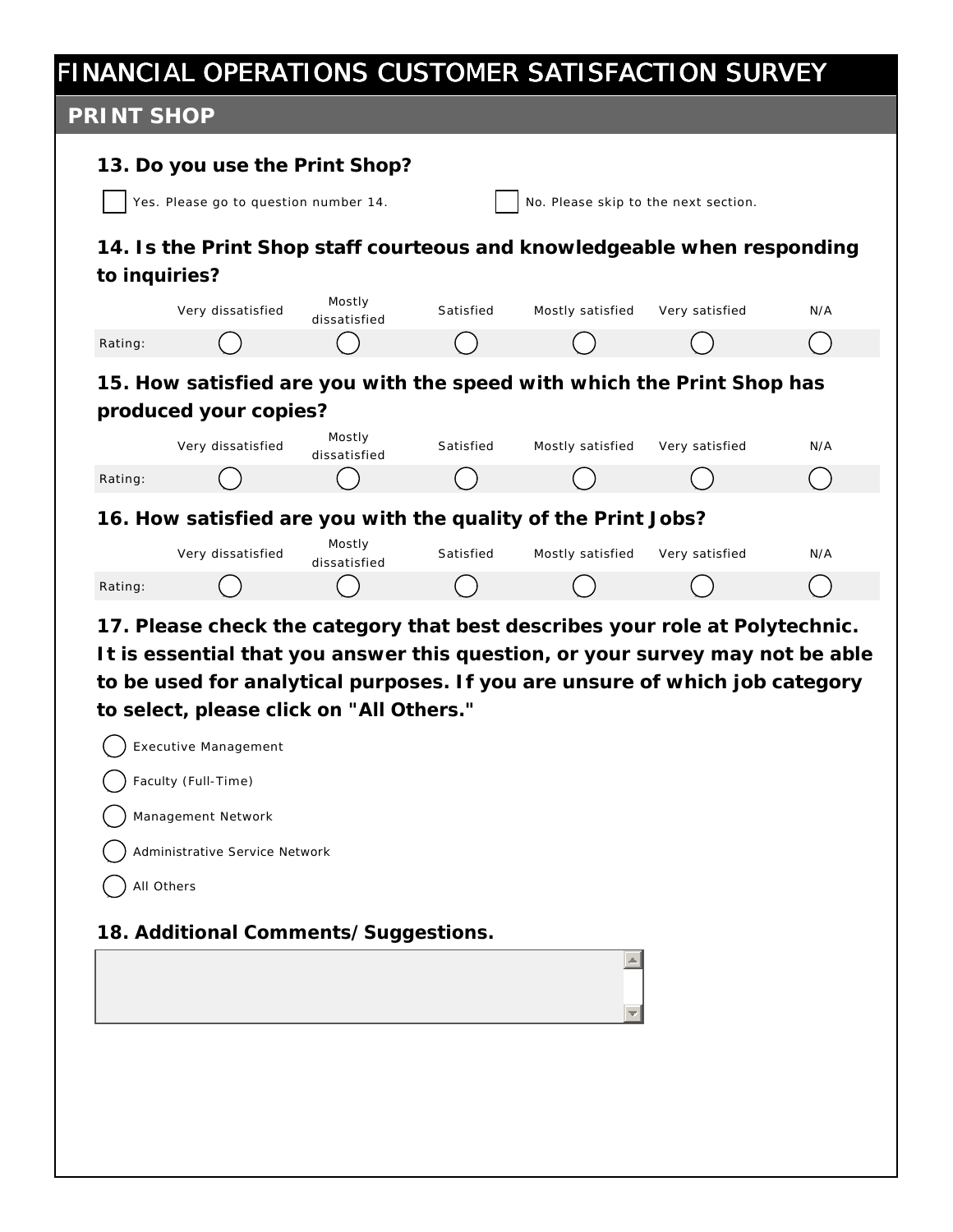|            | HUMAN RESOURCES CUSTOMER SATISFACTION SURVEY                                                                                                                                                    |                        |           |                                    |                                                   |     |
|------------|-------------------------------------------------------------------------------------------------------------------------------------------------------------------------------------------------|------------------------|-----------|------------------------------------|---------------------------------------------------|-----|
|            |                                                                                                                                                                                                 |                        |           |                                    |                                                   |     |
|            | Thank you for taking the time to complete this survey.<br>The Human Resources Department strives to provide the best service possible, and your input will help<br>us meet this important goal. |                        |           |                                    |                                                   |     |
| (Required) | 1. From which HR area(s) did you receive assistance? Check all that apply.                                                                                                                      |                        |           |                                    |                                                   |     |
|            | Employment                                                                                                                                                                                      |                        |           | <b>Benefits</b>                    |                                                   |     |
|            | <b>Employee Relations</b>                                                                                                                                                                       |                        |           | Position Management                |                                                   |     |
|            | Temporary Services                                                                                                                                                                              |                        |           | EEO (Equal Employment Opportunity) |                                                   |     |
|            | Compensation                                                                                                                                                                                    |                        |           |                                    | Other (Please specify in the comment field at the |     |
| Payroll    |                                                                                                                                                                                                 |                        |           | end of this form)                  |                                                   |     |
|            |                                                                                                                                                                                                 |                        |           |                                    |                                                   |     |
|            | 2. Overall, how satisfied were you with the service you received?                                                                                                                               | Mostly                 |           |                                    |                                                   |     |
|            | Very dissatisfied                                                                                                                                                                               | dissatisfied           | Satisfied | Mostly satisfied                   | Very satisfied                                    | N/A |
| Rating:    |                                                                                                                                                                                                 |                        |           |                                    |                                                   |     |
|            | 3. Did the HR representative who assisted you possess the knowledge and                                                                                                                         |                        |           |                                    |                                                   |     |
|            | expertise you needed?                                                                                                                                                                           | Mostly                 |           |                                    |                                                   |     |
|            | Very dissatisfied                                                                                                                                                                               | dissatisfied           | Satisfied | Mostly satisfied                   | Very satisfied                                    | N/A |
| Rating:    |                                                                                                                                                                                                 |                        |           |                                    |                                                   |     |
|            | 4. Was the HR representative courteous and professional?                                                                                                                                        | Mostly                 |           |                                    |                                                   |     |
|            | Very dissatisfied                                                                                                                                                                               | dissatisfied           | Satisfied | Mostly satisfied                   | Very satisfied                                    | N/A |
| Rating:    |                                                                                                                                                                                                 |                        |           |                                    |                                                   |     |
|            | 5. Did you receive assistance in a timely manner?                                                                                                                                               |                        |           |                                    |                                                   |     |
|            | Very dissatisfied                                                                                                                                                                               | Mostly<br>dissatisfied | Satisfied | Mostly satisfied                   | Very satisfied                                    | N/A |
| Rating:    |                                                                                                                                                                                                 |                        |           |                                    |                                                   |     |
|            |                                                                                                                                                                                                 |                        |           |                                    |                                                   |     |
|            |                                                                                                                                                                                                 |                        |           |                                    |                                                   |     |
|            |                                                                                                                                                                                                 |                        |           |                                    |                                                   |     |
|            |                                                                                                                                                                                                 |                        |           |                                    |                                                   |     |
|            |                                                                                                                                                                                                 |                        |           |                                    |                                                   |     |
|            |                                                                                                                                                                                                 |                        |           |                                    |                                                   |     |
|            |                                                                                                                                                                                                 |                        |           |                                    |                                                   |     |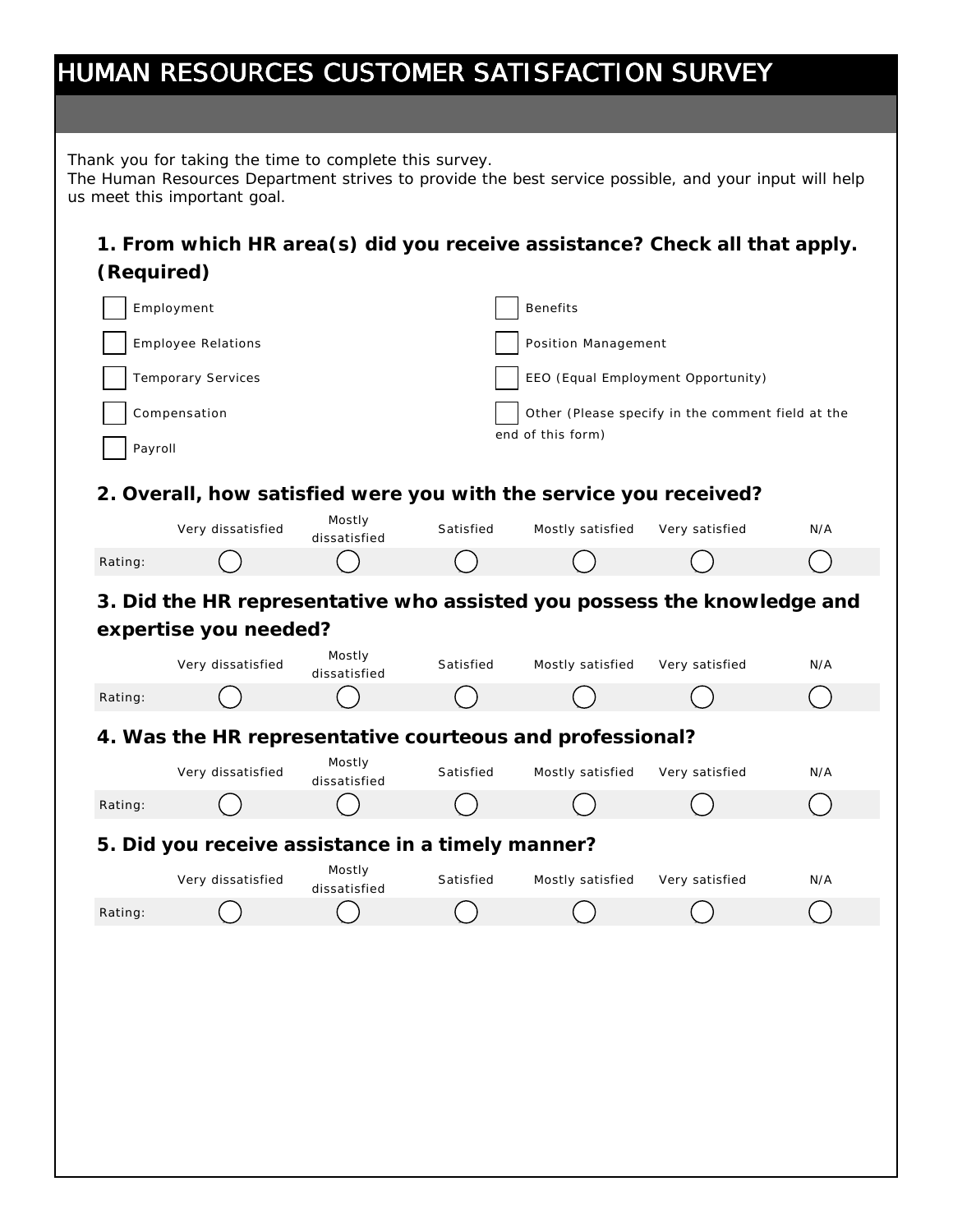## HUMAN RESOURCES CUSTOMER SATISFACTION SURVEY

**6. Please check the category that best describes your role at Polytechnic. It is essential that you answer this question, or your survey may not be able to be used for analytical purposes. If you are unsure of which job category to select, please click on "All Others.".**

 $\triangle$ 

Executive Management

Faculty (Full-Time)

Management Network

Administrative Services Network

) All Others

#### **7. Do you have any recommendations or feedback based on your experience?**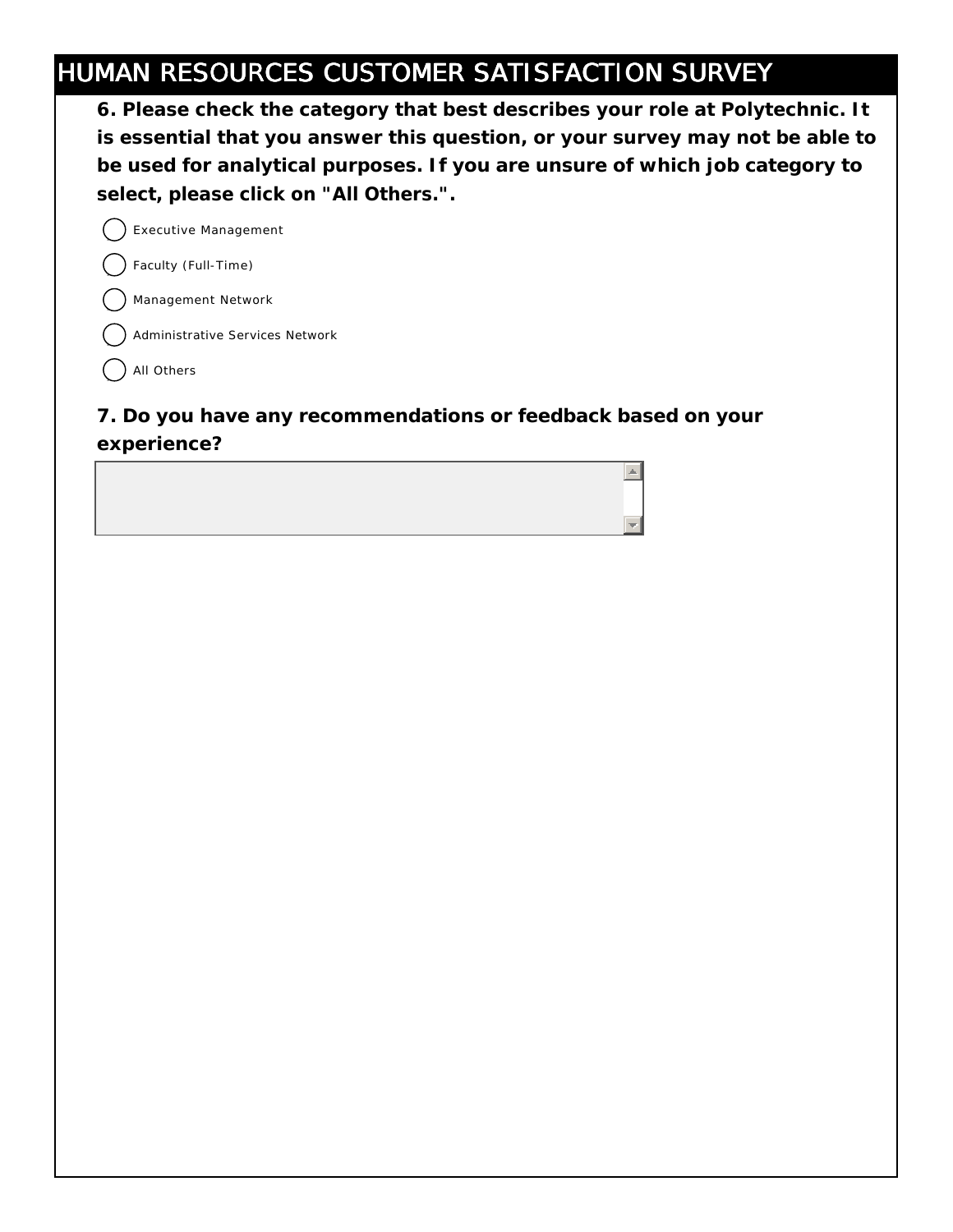| 1. Please report on your experience in the last six months:<br>Very dissatisfied<br>Overall<br>Experience<br>2. From the list below, what Information Systems issues are of the most<br>concern to you?<br>Check all that apply.<br>Remote access to Institute technology and systems<br>Improving technology-related communications to the campus community<br><b>Improving Help Desk services</b><br>Reliability of the network<br>Increasing faculty and staff IS training offerings<br>Expand wireless access<br>Information Systems involvement in software / hardware purchases<br>Computer replacement process<br>Personal network storage<br>Web-based self-service tools<br>I have no concerns<br>Other (please specify)<br>3. Please indicate your level of satisfaction with the email system.<br>Rating: | Mostly<br>dissatisfied |                        | Satisfied | Mostly satisfied | Very satisfied                  | N/A |
|----------------------------------------------------------------------------------------------------------------------------------------------------------------------------------------------------------------------------------------------------------------------------------------------------------------------------------------------------------------------------------------------------------------------------------------------------------------------------------------------------------------------------------------------------------------------------------------------------------------------------------------------------------------------------------------------------------------------------------------------------------------------------------------------------------------------|------------------------|------------------------|-----------|------------------|---------------------------------|-----|
|                                                                                                                                                                                                                                                                                                                                                                                                                                                                                                                                                                                                                                                                                                                                                                                                                      |                        |                        |           |                  |                                 |     |
|                                                                                                                                                                                                                                                                                                                                                                                                                                                                                                                                                                                                                                                                                                                                                                                                                      |                        |                        |           |                  |                                 |     |
|                                                                                                                                                                                                                                                                                                                                                                                                                                                                                                                                                                                                                                                                                                                                                                                                                      |                        |                        |           |                  |                                 |     |
|                                                                                                                                                                                                                                                                                                                                                                                                                                                                                                                                                                                                                                                                                                                                                                                                                      |                        |                        |           |                  |                                 |     |
|                                                                                                                                                                                                                                                                                                                                                                                                                                                                                                                                                                                                                                                                                                                                                                                                                      |                        |                        |           |                  |                                 |     |
|                                                                                                                                                                                                                                                                                                                                                                                                                                                                                                                                                                                                                                                                                                                                                                                                                      |                        |                        |           |                  |                                 |     |
|                                                                                                                                                                                                                                                                                                                                                                                                                                                                                                                                                                                                                                                                                                                                                                                                                      |                        |                        |           |                  |                                 |     |
|                                                                                                                                                                                                                                                                                                                                                                                                                                                                                                                                                                                                                                                                                                                                                                                                                      |                        |                        |           |                  |                                 |     |
|                                                                                                                                                                                                                                                                                                                                                                                                                                                                                                                                                                                                                                                                                                                                                                                                                      |                        |                        |           |                  |                                 |     |
|                                                                                                                                                                                                                                                                                                                                                                                                                                                                                                                                                                                                                                                                                                                                                                                                                      |                        |                        |           |                  |                                 |     |
|                                                                                                                                                                                                                                                                                                                                                                                                                                                                                                                                                                                                                                                                                                                                                                                                                      |                        |                        |           |                  |                                 |     |
|                                                                                                                                                                                                                                                                                                                                                                                                                                                                                                                                                                                                                                                                                                                                                                                                                      |                        |                        |           |                  |                                 |     |
|                                                                                                                                                                                                                                                                                                                                                                                                                                                                                                                                                                                                                                                                                                                                                                                                                      |                        |                        |           |                  |                                 |     |
|                                                                                                                                                                                                                                                                                                                                                                                                                                                                                                                                                                                                                                                                                                                                                                                                                      |                        |                        |           |                  |                                 |     |
|                                                                                                                                                                                                                                                                                                                                                                                                                                                                                                                                                                                                                                                                                                                                                                                                                      |                        |                        |           |                  |                                 |     |
|                                                                                                                                                                                                                                                                                                                                                                                                                                                                                                                                                                                                                                                                                                                                                                                                                      |                        |                        |           |                  |                                 |     |
|                                                                                                                                                                                                                                                                                                                                                                                                                                                                                                                                                                                                                                                                                                                                                                                                                      |                        |                        |           |                  |                                 |     |
|                                                                                                                                                                                                                                                                                                                                                                                                                                                                                                                                                                                                                                                                                                                                                                                                                      |                        |                        |           |                  |                                 |     |
|                                                                                                                                                                                                                                                                                                                                                                                                                                                                                                                                                                                                                                                                                                                                                                                                                      |                        |                        |           |                  |                                 |     |
|                                                                                                                                                                                                                                                                                                                                                                                                                                                                                                                                                                                                                                                                                                                                                                                                                      |                        |                        |           |                  |                                 |     |
|                                                                                                                                                                                                                                                                                                                                                                                                                                                                                                                                                                                                                                                                                                                                                                                                                      |                        |                        |           |                  |                                 |     |
|                                                                                                                                                                                                                                                                                                                                                                                                                                                                                                                                                                                                                                                                                                                                                                                                                      | Very<br>dissatisfied   | Mostly<br>dissatisfied | Satisfied |                  | Mostly satisfied Very satisfied | N/A |
|                                                                                                                                                                                                                                                                                                                                                                                                                                                                                                                                                                                                                                                                                                                                                                                                                      |                        |                        |           |                  |                                 |     |
| 4. Please rate the Information Systems Help Desk in the following areas:                                                                                                                                                                                                                                                                                                                                                                                                                                                                                                                                                                                                                                                                                                                                             |                        |                        |           |                  |                                 |     |
|                                                                                                                                                                                                                                                                                                                                                                                                                                                                                                                                                                                                                                                                                                                                                                                                                      | Very                   | Mostly                 | Satisfied |                  | Mostly satisfied Very satisfied | N/A |
| a) Help Desk service                                                                                                                                                                                                                                                                                                                                                                                                                                                                                                                                                                                                                                                                                                                                                                                                 |                        | dissatisfied           |           |                  |                                 |     |
| hours<br>b) Response time and<br>follow-up                                                                                                                                                                                                                                                                                                                                                                                                                                                                                                                                                                                                                                                                                                                                                                           | dissatisfied           |                        |           |                  |                                 |     |
|                                                                                                                                                                                                                                                                                                                                                                                                                                                                                                                                                                                                                                                                                                                                                                                                                      |                        |                        |           |                  |                                 |     |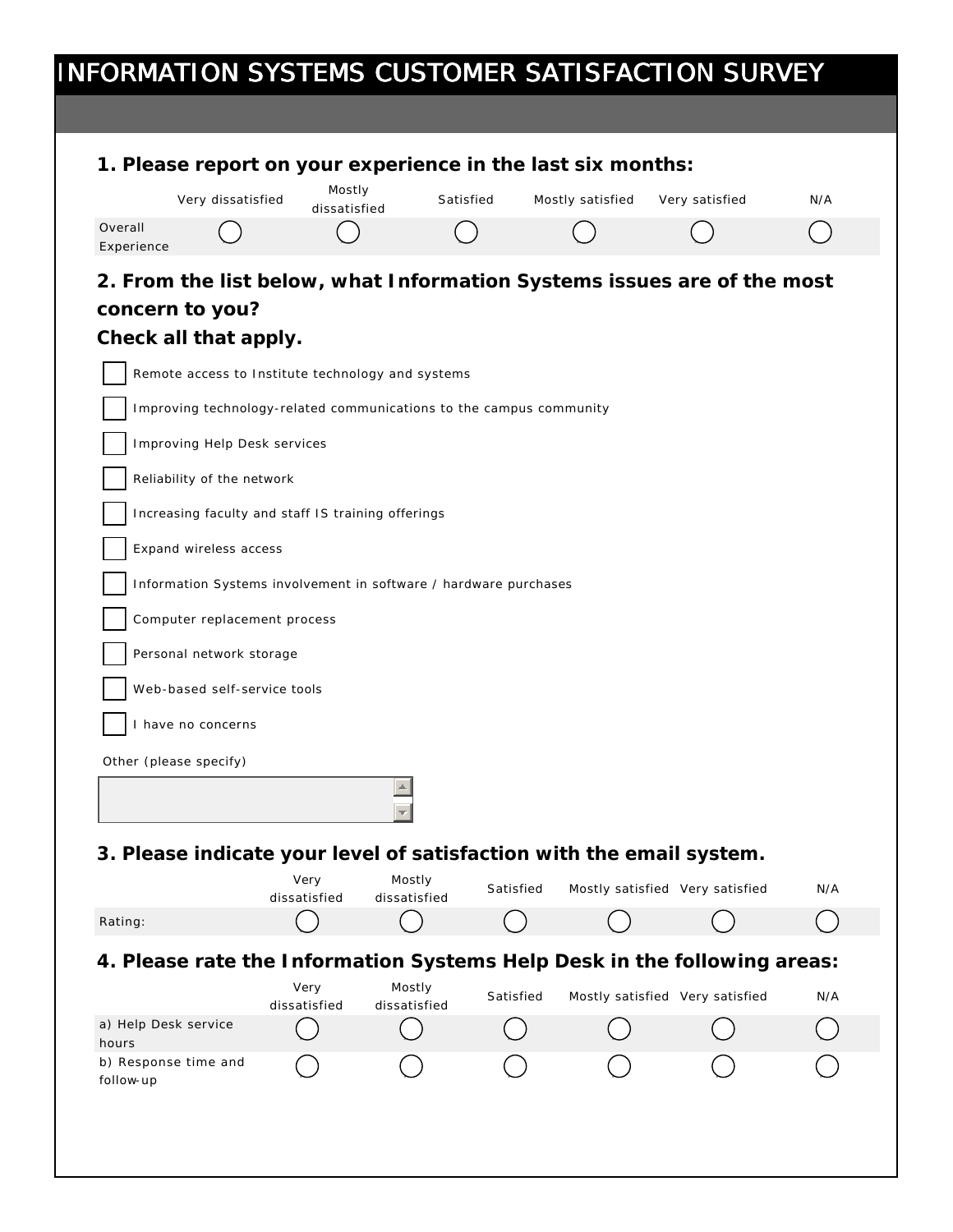#### INFORMATION SYSTEMS CUSTOMER SATISFACTION SURVEY **5. Overall, how satisfied are you with the Information Systems' support of the PeopleSoft self service for student and class information 6. Overall, how satisfied are you with the Information Systems' support of the MyPoly (Blackboard) system? 7. Please rate the effectiveness of Information Systems' communications to the campus community (newsletters, web pages, periodic emails, tech forums, etc.). 8. When accessing the campus network from on-campus locations, please rate its reliability. 9. Please rate your experience accessing campus network services from off-campus locations (email, web pages, collaboration tools, administrative systems, etc.). 10. Please rate the quality of support for the telephone system. 11. Your comments and suggestions are welcome. Please use the space below if you have any feedback, suggestions, or comments.** Very dissatisfied Mostly dissatisfied Satisfied Mostly satisfied Very satisfied N/A Rating: ( ) ( ) ( ) ( ) ( ) ( ) Very dissatisfied Mostly dissatisfied Satisfied Mostly satisfied Very satisfied N/A Rating: ( ) ( ) ( ) ( ) ( ) ( ) Very dissatisfied Mostly dissatisfied Satisfied Mostly satisfied Very satisfied N/A Rating: ( ) ( ) ( ) ( ) ( ) ( ) Very dissatisfied Mostly dissatisfied Satisfied Mostly satisfied Very satisfied N/A Rating: ( ) ( ) ( ) ( ) ( ) ( ) Very dissatisfied Mostly dissatisfied Satisfied Mostly satisfied Very satisfied N/A Rating: ( ) ( ) ( ) ( ) ( ) ( ) Very dissatisfied Mostly dissatisfied Satisfied Mostly satisfied Very satisfied N/A Rating: ( ) ( ) ( ) ( ) ( ) ( )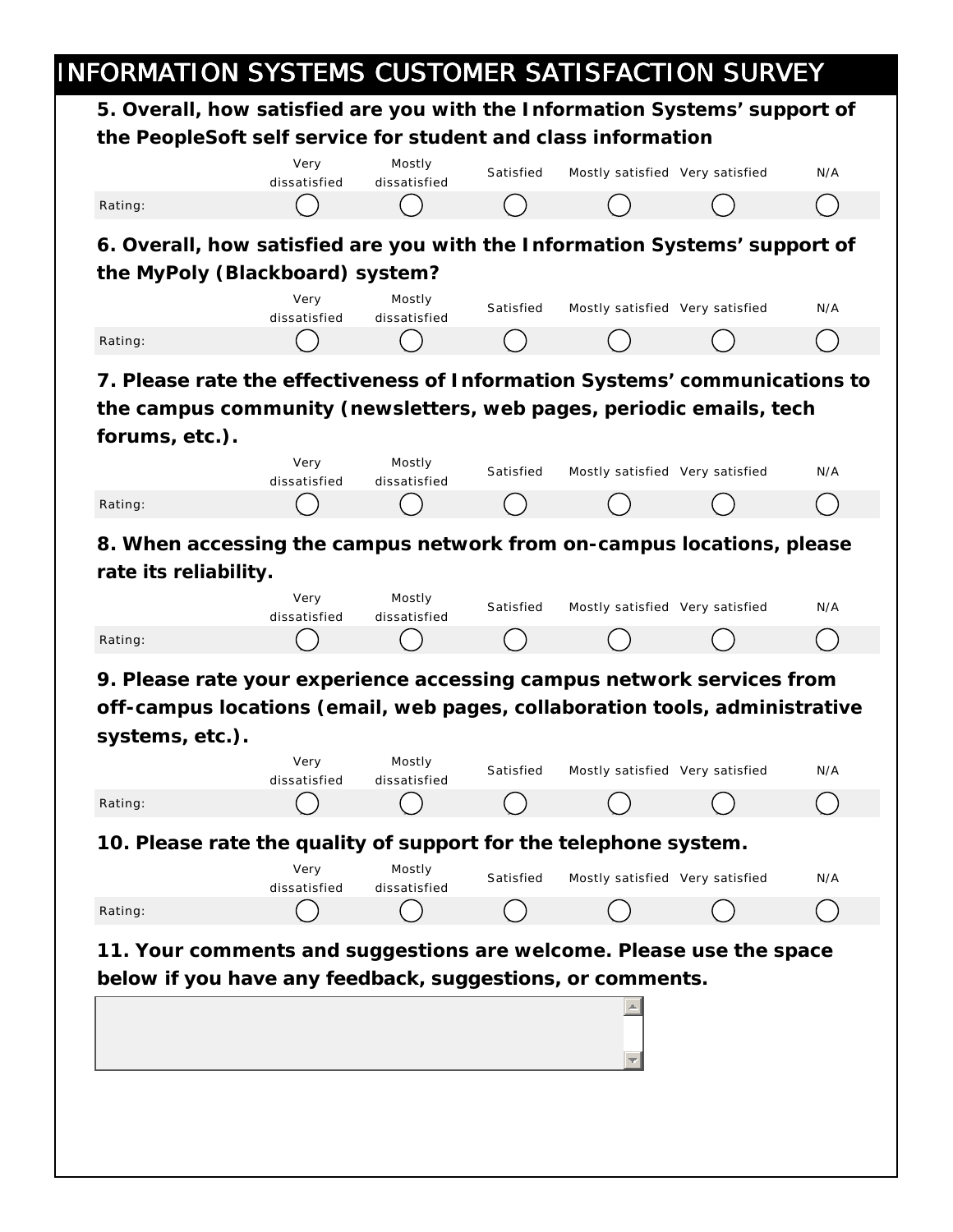# INFORMATION SYSTEMS CUSTOMER SATISFACTION SURVEY

| 12. Please check the category that best describes your role at Polytechnic.                        |
|----------------------------------------------------------------------------------------------------|
| It is essential that you answer this question, or your survey may not be able                      |
| to be used for analytical purposes. If you are unsure of which job category                        |
| to select, please click on "All Others."                                                           |
| <b>Executive Management</b>                                                                        |
| Faculty (Full-Time)                                                                                |
| Management Network                                                                                 |
| Administrative Services Network                                                                    |
| Student                                                                                            |
| All Others                                                                                         |
| 13. Please indicate your overall satifaction with the services provided by<br>Information Systems. |

|         | Very dissatisfied Mostly dissatisfied | Satisfied | Mostly Satisfied | Very Satisfied |
|---------|---------------------------------------|-----------|------------------|----------------|
| Rating: |                                       |           |                  |                |
|         |                                       |           |                  |                |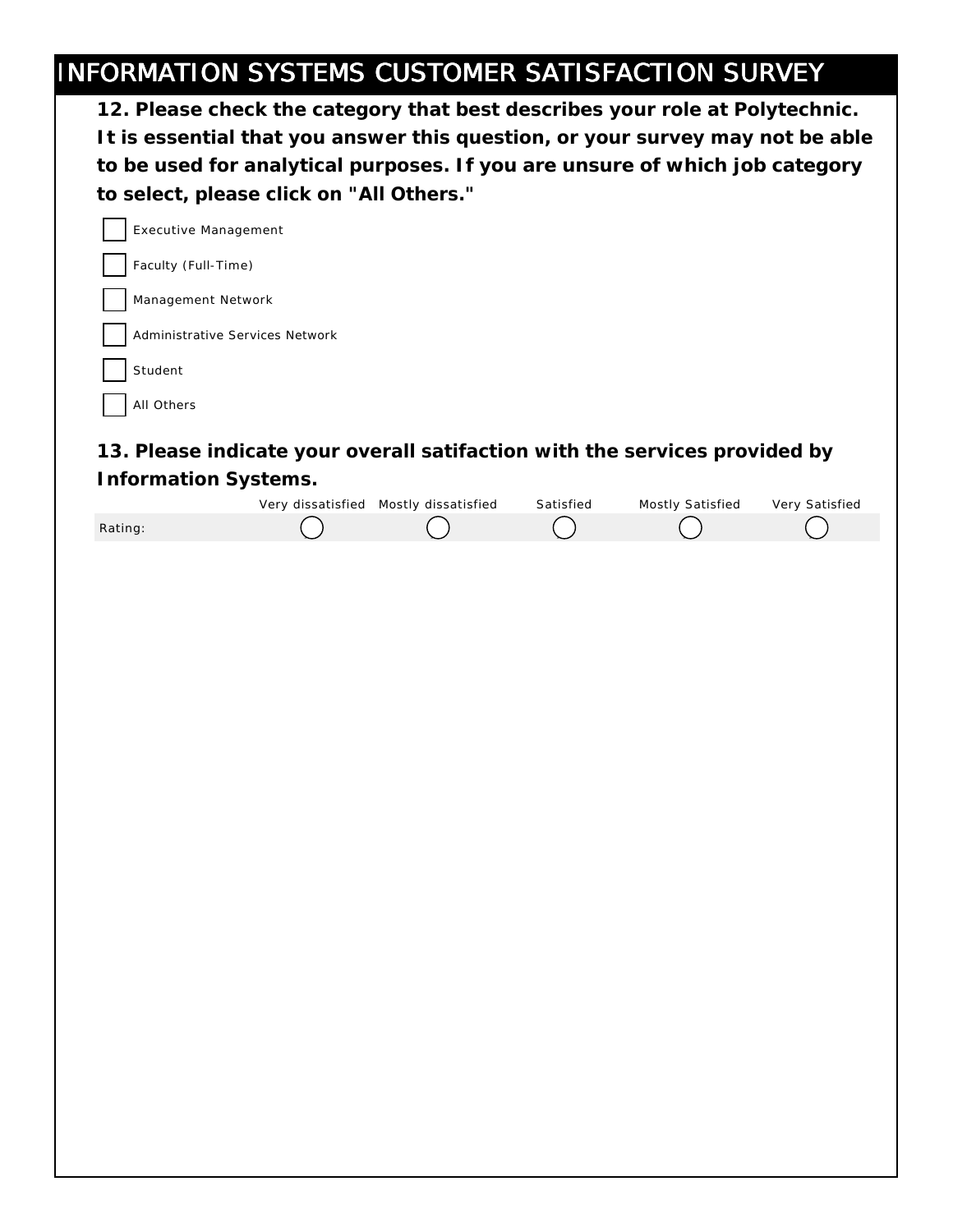|                    | 1-Very                                                             |   |   | 1. Please report on your experience in the last six months: |                                                                             |     |
|--------------------|--------------------------------------------------------------------|---|---|-------------------------------------------------------------|-----------------------------------------------------------------------------|-----|
|                    | Dissatisfied                                                       | 2 | 3 | 4                                                           | 5-Very Satisfied                                                            | N/A |
| Rating:            |                                                                    |   |   |                                                             |                                                                             |     |
|                    | 2. How often do you visit the poly. edu site?                      |   |   |                                                             |                                                                             |     |
| Daily              |                                                                    |   |   |                                                             |                                                                             |     |
|                    | 3 or 4 times a week                                                |   |   |                                                             |                                                                             |     |
|                    | Once a week                                                        |   |   |                                                             |                                                                             |     |
|                    | 2-3 times a month                                                  |   |   |                                                             |                                                                             |     |
| Monthly            |                                                                    |   |   |                                                             |                                                                             |     |
|                    | Less than monthly                                                  |   |   |                                                             |                                                                             |     |
|                    |                                                                    |   |   |                                                             |                                                                             |     |
|                    | 3. Have you been able to find what you were looking for?<br>1-Very |   |   |                                                             |                                                                             |     |
|                    | Dissatisfied                                                       | 2 | 3 | 4                                                           | 5-Very Satisfied                                                            | N/A |
| Rating:            |                                                                    |   |   |                                                             |                                                                             |     |
|                    | 4. How would you rate the appearance of our website?               |   |   |                                                             |                                                                             |     |
|                    | 1-Very<br>Dissatisfied                                             | 2 | 3 | 4                                                           | 5-Very Satisfied                                                            | N/A |
|                    |                                                                    |   |   |                                                             |                                                                             |     |
| Rating:            |                                                                    |   |   |                                                             |                                                                             |     |
|                    |                                                                    |   |   |                                                             | 5. What is your reason for visiting the Poly Website (Please check all that |     |
|                    |                                                                    |   |   |                                                             |                                                                             |     |
|                    | Searching for specific content information                         |   |   | Class Schedule                                              |                                                                             |     |
|                    | Academic Research                                                  |   |   | Poly News                                                   |                                                                             |     |
| apply)<br>Web Mail |                                                                    |   |   | Poly Events                                                 |                                                                             |     |
|                    | Directory (phone, e-mail, room no., etc.)                          |   |   | Online Donations                                            |                                                                             |     |
|                    | Access to My Poly                                                  |   |   | Room Reservations                                           |                                                                             |     |
| Calendar           |                                                                    |   |   | Other                                                       |                                                                             |     |
| Catalog            |                                                                    |   |   |                                                             |                                                                             |     |